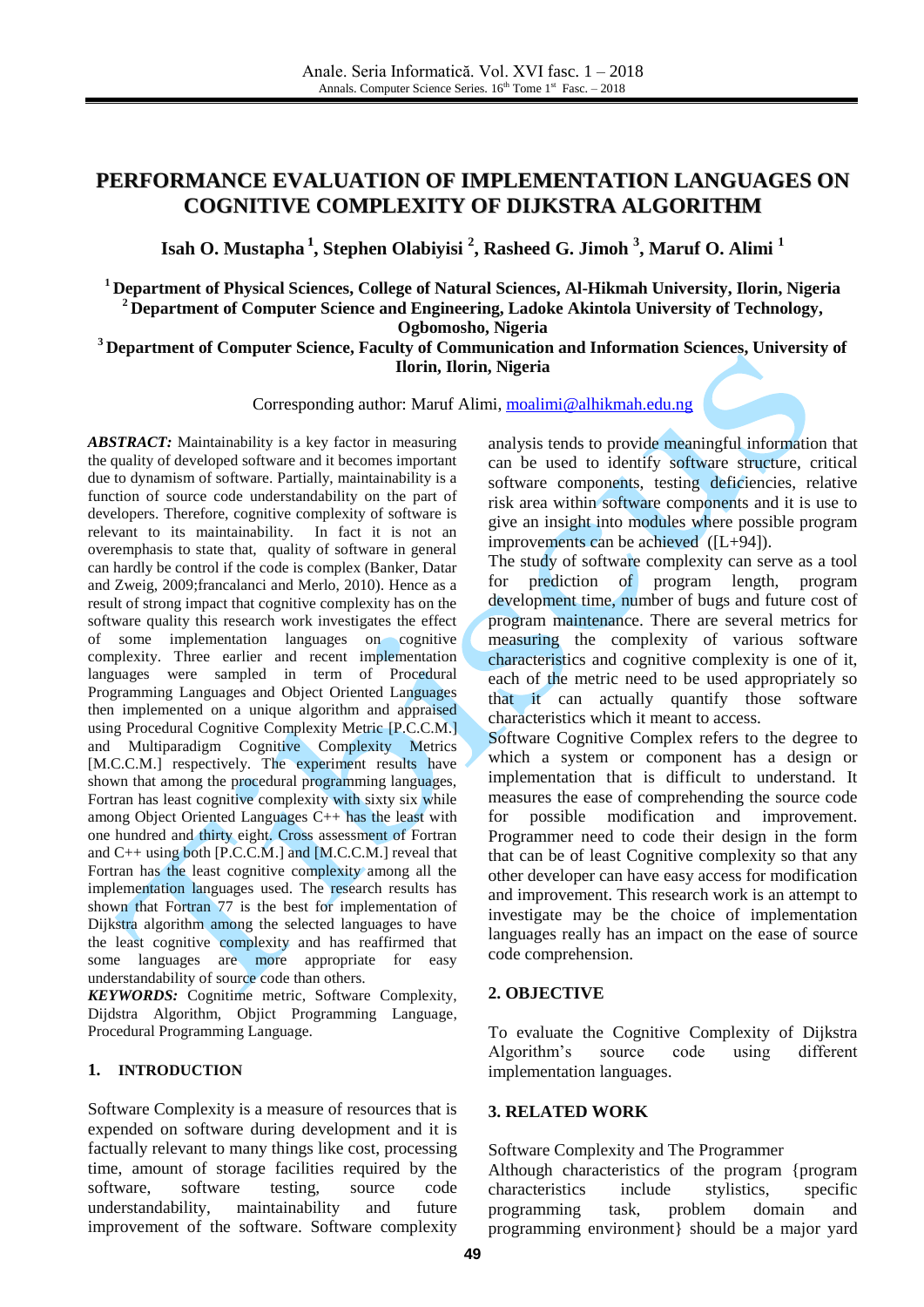stick for measuring specific program complexity but at the same complexity measure should be design with regards to the programmer and the source code as well, Programmer becomes important here since he perform the task of coding, debugging, testing, documentation and modification, and the ease of been able to do that, is relevant to his own expertise, experience and comprehension of the need of the user. It is not an over emphasis, to say that the experimental factor like general knowledge of programming language, techniques of algorithm, specific knowledge of one application area or more and even programming skills develop through practice will make an expert to view factor of programming task difficulty vary to that of a novices. Actually complex algorithm may result in implementation complexity but at the same time the way an algorithm may appear complex to a novice, it may not be like that in the view of an expert because of his quick comprehension.

Software complexity metric should be able to serve as a tool for prediction of program length, program development time, number of bugs, difficulty that is likely to be involved in comprehension of the program and future cost of program maintenance. Hence for developer to be able to use complexity metric to predict future cost of program maintenance, there is need for perfect comprehension of the source code. Like we know life is dynamic and there may be need for constant redesign of an algorithm to meet the environmental challenges which may call for recoding. In such situation, developers need to use less complex source code that any other developer can easily understand and readjust. An Algorithm, which is complex to implement, requires skilled developers, longer implementation time and has a higher risk of implementation errors. Moreover, complicated algorithms tend to demand specialist and they do not necessarily work well when the problem changes ([AN00]).

In order to achieve ease of software source code comprehension, researchers in this domain have continue to search for various parameters that are relevant to source code comprehension and are improving day in day out to ensure the possibility of having unified metric for calculation of cognitive complexity. In that regard, Chhabra, Aggarwal & Singh, ([CAS03]) uses the analysis of distance between module definition and modules call to investigate human cognitive effort for source code understandability. He explained the fact that when module definition is far away from modules call then mental searching is greater than when modules call is at a shorter distance of line of code to module definition (spatial analysis). He proposed a code cognitive complexity by combining structural design of control statement complexity of source code with

code"s spatial complexity. By comparism, his research work shows a better analysis of difficulty of comprehension of source code than lines of code metric. Although his metric needs to be validated over cross section of many cognitive metrics for a collection of large program.

Vivanco and Jin ([VJ07]) also carried out a case study research to determine a group of source code metric that can be used to improve the performance of predictive model for detection of component or modules that are likely to have high cognitive complexity or that are probably going to be problematic. The contribution of the research is in the area of making project managers and developers to plan ahead and focus on corrective measure towards software components that may be faulty.

Cafer, ([Caf10]) also formulated a cognitive complexity metric which was used in this research work, the model takes into consideration the characteristics of object oriented programming language as well as that of procedural programming language hence the metric is applicable to both and even applicable to multiparadigm programming language. Comparative analysis of the research work revealed that the metric perform well than some early cognitive complexity metric since it was like an hybridize of the early metric.

### **4. EXPERIMENT WITH DIJKSTRA ALGORITHM**

Dijkstra's Algorithm is about finding the shortest distance connecting two nodes (source and destination node) in a graph. In this situation if we order all the nodes in a graph with respect to their closeness to the starting node then the shortest would have been a member of the ordered list. Consequently each of the ordered list can then be compare to detect the one with minimum weight.

Summarily, Dijkstra's algorithm get a solution to the single-source shortest-paths problem on a weighted, directed graph(digraph)  $K=(N, E)$  where the weight of all edges are nonnegative. It is applicable to many practical situation in life, for instance in Network Routine, Marketing and Distribution of goods, Transportation system of an organization, etc. Therefore as a result of its applicability in resource management and its relevance in decision-making, this research uses this algorithm for implementation to determine the appropriateness of programming languages in addressing the issue of cognitive complexity as stated above.

The complexity of Dijkstra Algorithm implementation is researched in to, using six programming languages. C++, C#, and Java were selected from Object Oriented Language and Pascal, C, and FORTRAN 77 were evaluated from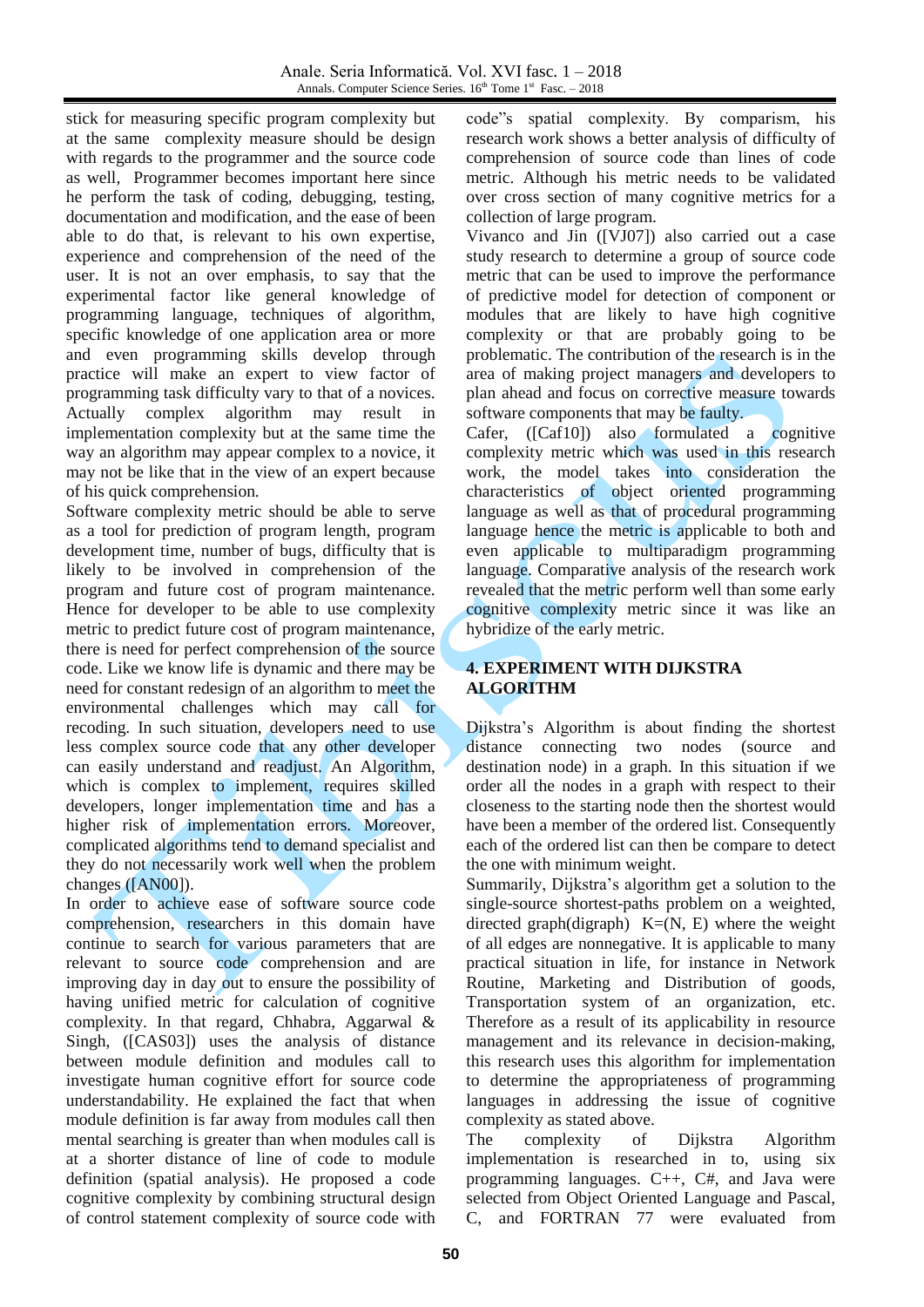Procedural programming Language. The least complex source code among object oriented language was later recompare with the source code that has the lowest complexity among the procedural languages. The complexity appraisal were done using M.C.C.M., P.C.C.M. and C-procedural Metric.

### **4.1 METRIC INVOLVED**

With reference to Cafer (2010), **M.C.C.M** was calculated by adding the complexity of inherited class (CIclass), complexity of distinct class (CDclass) together with C-procedural Metric i.e

 $MCM = Clclass + CDclass + C-procedural Metric$ 

### **4.1.1 Calculations of Class Complexity (Cclass):**

Calculations of Cclass was done base on the weight or number of attributes, variables, objects, methods, structures and Cohesion involved in the class. i.e

 $Cclass = W(atributes) + W(variables) +$ W(structures) + W(Object) - W(Cohesion)

i.e

Cclass =  $W(at) + W(var) + W(str) + W(Obj)$ W(Cohesion)

### **4.1.2 Weight of Structure:**

The value of structure was derived from Basic Control Structure (BCS) of cognitive weight unit (CWU) as follows:

| <b>Category</b> | <b>BCS</b>              | <b>CWU</b>     |
|-----------------|-------------------------|----------------|
| Sequence        | Sequence                |                |
|                 |                         |                |
| Condition       | If-else                 | 2              |
|                 | Switch                  | $\overline{2}$ |
|                 | sub-if                  |                |
|                 | (in nested conditions)  |                |
| Loop            | For                     | 3              |
|                 | forin                   | 3              |
|                 | while/dowhile           | 3              |
|                 | sub-loop in nested loop | $\overline{2}$ |
| Functional      | functional-call         | $\overline{2}$ |
| Activity        | alert/prompt/throw      | $\overline{2}$ |
|                 | event                   | $\overline{2}$ |
|                 | recursion               | 3              |
| Exception       | trycatch                |                |

| <b>Table 2. BCS for MCCM</b> |                       |  |  |  |
|------------------------------|-----------------------|--|--|--|
| Category                     | <b>CWU</b>            |  |  |  |
| Sequence                     |                       |  |  |  |
| Condition                    | $\mathcal{D}_{\cdot}$ |  |  |  |
| Nested sub-condition         |                       |  |  |  |
| Loop                         |                       |  |  |  |
| Nested sub-loop              | 2                     |  |  |  |
| Module call                  |                       |  |  |  |
| Recursion                    |                       |  |  |  |
| Exception                    |                       |  |  |  |

The value for Cohesion is derived from Number of Method that uses an Attribute (MA) and Number of Attributes that is used in a method (AM) as follows:

Cohesion =  $MA / AM$ 

Calculation of CIclass:

Super Class was multiplied by the sum of the classes that are derived from it. While CDclass was calculated and added.

### Calculation of **P.C.C.M**

The following parameters were used for the calculations of PCCM :

- a. Number of arbitrarily named variable [ANV] has four units weight.
- b. Number of meaningfully Named variable [MNV] has one unit weight
- c. Number of operators has one unit per each.
- d. Cognitive weights Unit [CWU] of Basic Control Structures [BCS].

Then P.C.C.M adopted from Misra & Akman ([MA10]) is given as

 $PCCM = \sum (((4*ANV + MNV) + Operator)*$ CWU)

### **5. FINDINGS AND DISCUSSION**

a) Analysis of Complexity of Dijkstra Algorithm Using Object Oriented Programming Language with the use of M.C.C.M is as follows:

The following tables display the analysis of Cognitive Complexity of C++ implementation language on Dijkstra Algorithm.



|                      |     |                 |     |            | respect to C++ |   |          |            |                        |
|----------------------|-----|-----------------|-----|------------|----------------|---|----------|------------|------------------------|
| $\frac{2}{1}$ ass    | Att | $5\overline{u}$ | var | <b>igo</b> | $\mathbf{M}$   | ≅ | Cohesion | Complexity | exity<br>$_{\rm{imp}}$ |
| <b>Class</b><br>main | 5   | 44              | 39  |            |                | 3 | 1.333    | 6.67       | 87                     |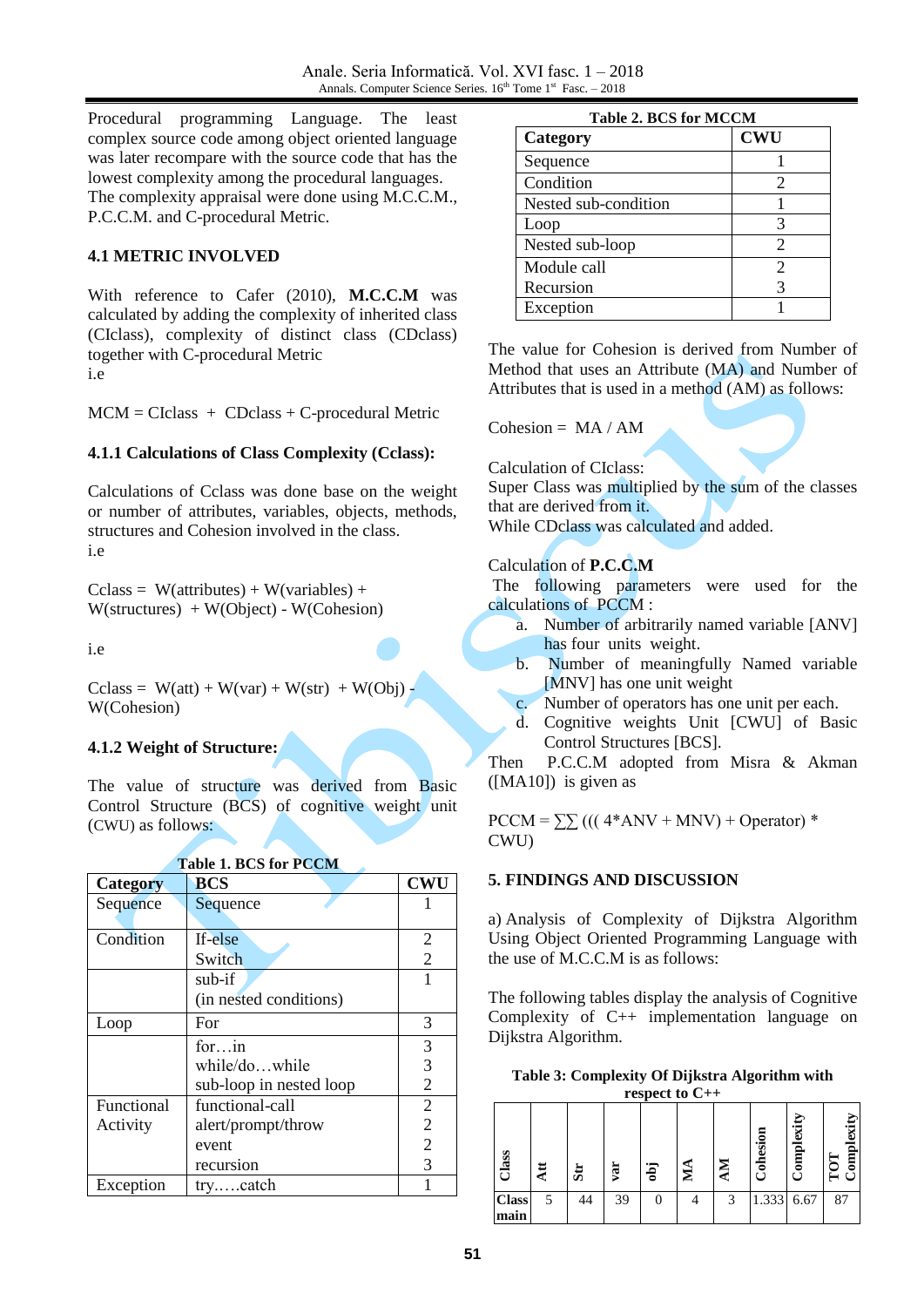Anale. Seria Informatică. Vol. XVI fasc. 1 – 2018 Annals. Computer Science Series.  $16^{th}$  Tome 1<sup>st</sup> Fasc. - 2018

| Class<br>NON                  | ٨tt | $5\overline{u}$ | yar | obj | Function | Cohesion | <b>Complexity</b> | omplexity<br>5 |
|-------------------------------|-----|-----------------|-----|-----|----------|----------|-------------------|----------------|
| $\mathbf C$<br>proce<br>dural |     | 44              | 9   | 0   | 17       | 1.889    | 51                | 51             |

#### **FOR C++:**

 $MCM = C.I + C.D + C$  procedural MCM= 0 + 87 + 51=**138** 

The outcome of the above complexity analysis shows that the cognitive complexity of the source code for dijkstra algorithm is 138 when c++ is used for implementation. It can also be seen that C++ has less complexity because only one class was used.

The following tables display the analysis of Cognitive Complexity of C# implementation language on Dijkstra Algorithm.

**Table 2: Complexity Of Dijkstra Algorithm With Respect To C#**

|                      | $\bf{m}$     |                        |     |          |          |           |          |            |                   |
|----------------------|--------------|------------------------|-----|----------|----------|-----------|----------|------------|-------------------|
| Class                | $\mathbf{H}$ | $\mathbf{S}$ <b>ir</b> | var | ⅎ        | МĄ       | <b>NN</b> | Cohesion | Complexity | Complexity<br>101 |
| <b>Class</b><br>main | $\Omega$     | 15                     | 2   |          | $\Omega$ | $\theta$  | 0        | 18         |                   |
| <b>Class</b><br>Path | 8            | 91                     | 36  | $\Omega$ | 5        | 5         |          | 134        | 152               |



### **FOR C#:**

 $MCM = C.I + C.D + C$  procedural

MCM=  $0 + (18+134) + 116 = 152 + 116 = 268$ .

The outcome of the above complexity analysis shows that the cognitive complexity of the source code for Dijkstra Algorithm is 268 when c# is used for implementation. Although C# uses two classes in it implementation but has less attributes and string when compare with java.

The following tables display the analysis of Cognitive Complexity of JAVA implementation language on Dijkstra Algorithm.

**Table 5: Complexity Of Dijkstra Algorithm With Respect To JAVA**

|                      | AVOPULL TO OIT VIT |                |     |     |                   |    |          |            |                         |
|----------------------|--------------------|----------------|-----|-----|-------------------|----|----------|------------|-------------------------|
| Class                | $\mathbf{A}$ tt    | $\mathbf{s}$ r | Var | obj | $\mathbf{\Sigma}$ | ÅМ | Cohesion | Complexity | omplexity<br>TOT<br>( ۲ |
| <b>Class</b><br>main | $\Omega$           | 15             | 3   | 2   |                   | 0  | 0        | 20         |                         |
| <b>Class</b><br>Path | 9                  | 93             | 39  |     | 9                 | 9  |          | 141        | 161                     |



## **FOR JAVA:**

 $MCM = C.I + C.D + C$  procedural  $MCM= 0 + (20+141) + 154 = 161 + 154 = 315.$ 

The outcome of the above complexity analysis shows that the cognitive complexity of the source code for dijkstra algorithm is 315 when java is used for implementation. It also shows that Java has the largest number of attributes and string when compare with other object oriented languages used here.

| Table 6: Result Of M.C.C.M On Object Oriented |
|-----------------------------------------------|
| <b>Programming Languages</b>                  |

| <b>Programming</b> | <b>M.C.C.M</b> results |
|--------------------|------------------------|
| Language           |                        |
| $C + +$            | 138                    |
| C#                 | 268                    |
| JAVA               | 315                    |

This table shows that out of all the three Object Oriented Programming Languages, C++ has the least complexity and that C# has almost double the complexity of C++ while Java is almost three times the complexity of  $C^{++}$ . This is as a result of the fact that C# and Java source code in the implementation involved the use of a distinct class, this is evidence from the calculation.

b) Analysis of Cognitive Complexity of Dijkstra Algorithm on Procedural Programming Languages is as follows:

**Table 7: Result of M.C.C.M on Procedural Programming Languages is as follows**

|                             | .                      |
|-----------------------------|------------------------|
| <b>Programming Language</b> | <b>M.C.C.M</b> results |
| <b>FORTRAN</b>              | hh                     |
| <b>PASCAL</b>               |                        |
|                             |                        |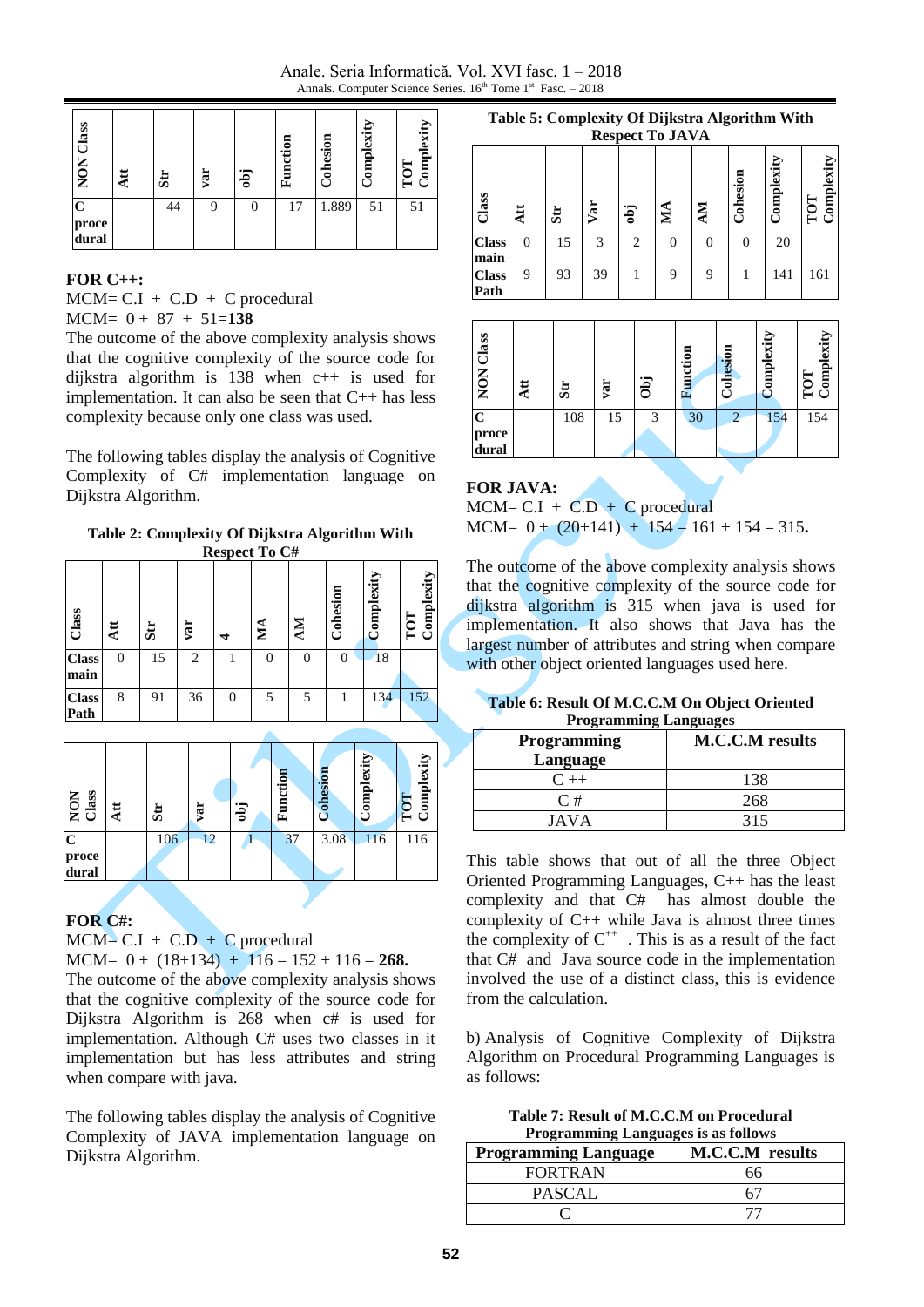Table 5 shows the summary of the computational analysis of **M.C.C.M** on Procedural Programming Language, this is to say that it depict what Table 4 has shown interm of Object Oriented Language for procedural programming language.

**Table 8: Result of P.C.C.M for Procedural Programming Languages**

| <b>Programming Language</b> | <b>PCCM</b> |
|-----------------------------|-------------|
| <b>FORTRAN</b>              |             |
| <b>PASCAL</b>               | 815         |
|                             |             |

P.C.C.M result has shown in table 6 above, when compare with table 5 where M.C.C.M is used, shows that more values are attached to each procedural programming languages than has depicted by M.C.C.M in table 5, this imply that PCCM gives more details about some other feature of the procedural languages than has depicted in table 5. Although the result of the two metrics still consider Fortran to be the least in the complexity analysis.

**Table 9: Comparism of the source code of Fortran 77 and C++ Language Cognitive Complexity**

| <b>Programming Language</b> | <b>M.C.M</b> result |
|-----------------------------|---------------------|
| Fortran                     | 66                  |
|                             |                     |

After the use of M.C.C.M to analyse the cognitive complexity of Object Oriented Programming Languages and P.C.C.M for Procedural Programming Languages. Fortran 77 which has the least complexity in procedural languages was compared with  $C_{++}$  that also has the least complexity among Object Oriented Programming Languages. Using M.C.C.M for both Fortran 77 and C++ , Table 7 depict the result of their comparative analysis.



**Figure 1: Graph Showing Software Cognitive Complexity between C++ and Fortran**

At a glance, table 7 and figure 1 distinctly depict that Fortran source code even when compare with object oriented languages is the one that has the least Cognitive Complexity.

#### **6. CONCLUSION**

This research work evaluated the Cognitive Complexity of Dijkstra Algorithm using software complexity measure on six different programming languages implementation and make a conclusion from the results that the choice of programming language affects the cognitive complexity of Dijkstra Algorithm because Fortran language according to result is the best for implementation of Dijkstra algorithm to have the least cognitive complexity.

Generally, Fortran 77 and Pascal though they are old languages and not commonly used in large companies today but by this research work they are highly efficient in implementing Dijkstra Algorithm. This research has also revealed the relevance of earlier implementation languages in the recent software development since some earlier algorithms are still in use today.

### **REFERENCES**

- [AN00] **Akkanen J., Nurminen J. K. -** *Casestudy of the evolution of routing algorithms in a network planning tool*, J. Syst. Software. 2000, 58, 181-198.
- [BDZ10] **Banker R. D., Datar S. M., Zweig D. -** *Software Complexity and Maintainability*, CiteSeer Scientific Literature Digital Library and Search Engine. 2010.
- [Caf10] **Cafer F.** *An Estimating Complexity of software codes*. M.Sc. Thesis, Atilim University, 2010.
- [Chh11] **Chhabra J. K.** *Code Cognitive Complexity*. Proceedings of the World Congress of Engineering 2011 Vol II, WCH 2011, London, U.K., 2011.
- [CAS03] **Chhabra J. K., Aggarwal K. K., Singh Y.** - *Code and data spatial complexity. Two important software understandability*, Measures, information and software Technology, 2003,Vol 45, no 8, pp. 539-546.
- [FM10] **Francalanci C., Merlo F.** *The Impact of Complexity on Software Design Quality and Cost: An Exploratory*